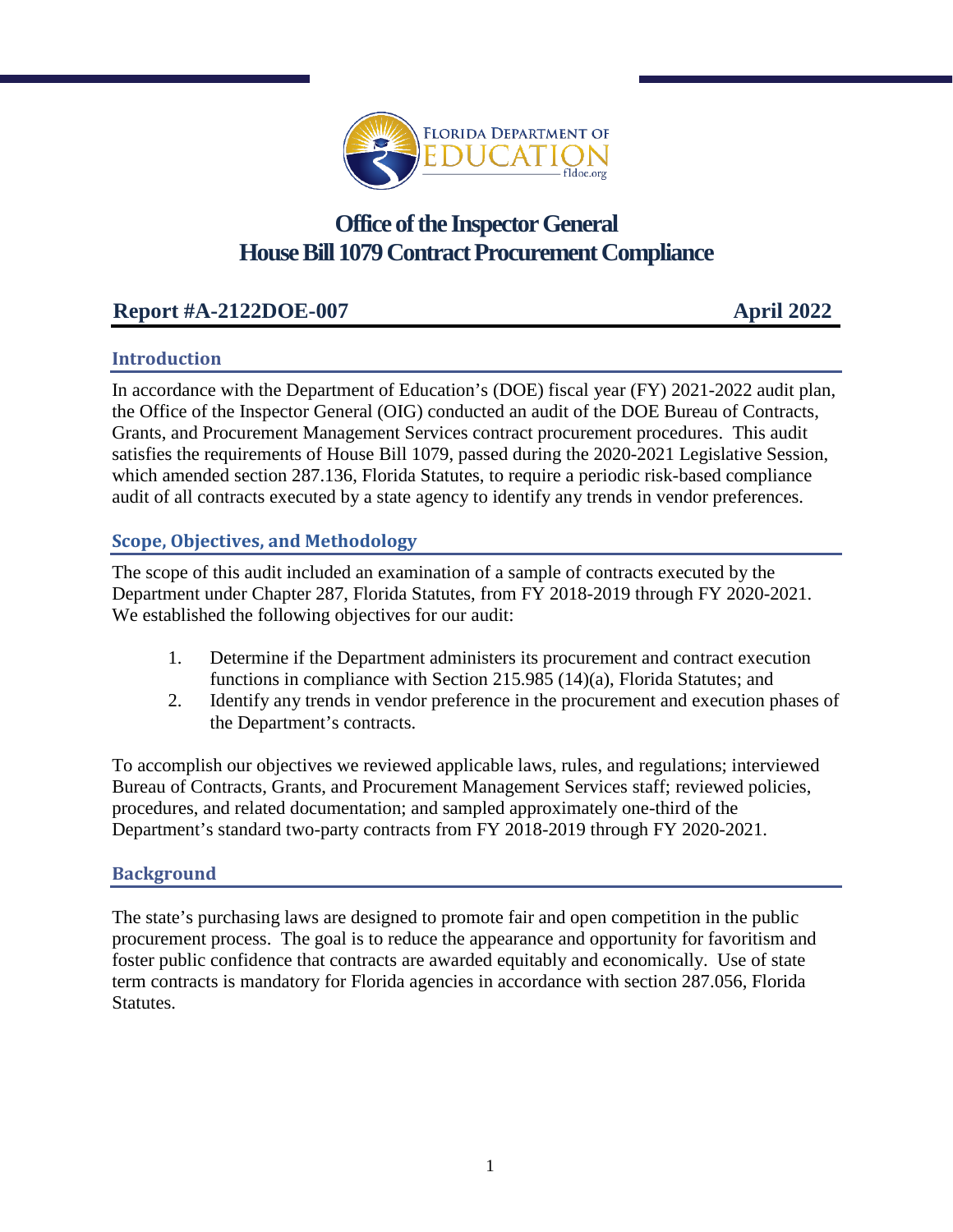There were 291 standard two-party contracts procured by DOE during the review period of FY 2018-2019 through FY 2020-2021. The majority of contract purchases involved services to persons with physical and/or mental disabilities and were in excess of \$100,000 per contract. Table 1 illustrates the number and type of standard two-party contracts for the review period:

| Fiscal Teal's 2010-2019 uifough 2020-2021 |           |                             |              |
|-------------------------------------------|-----------|-----------------------------|--------------|
| <b>Type of Vendor</b>                     |           | FY 2018-2019   FY 2019-2020 | FY 2020-2021 |
| <b>Blind Services (DBS)</b>               | 54        |                             |              |
| <b>Vocational Rehab (VR)</b>              | 117       |                             |              |
| <b>Education and Training</b>             | $10^{-7}$ |                             |              |
| <b>Management Support</b>                 |           |                             |              |
| <b>Legal Services</b>                     |           |                             |              |
| <b>Total for Year</b>                     |           |                             |              |

**Table 1 Number of Standard Two-Party Contracts (Grand Total of 291) Fiscal Years 2018-2019 through 2020-2021**

The Bureau of Contracts, Grants, and Procurement Management Services oversees the review, approval, execution, amending, and monitoring of the Department's contracts, grants and purchase orders. Purchase orders and grant disbursement awards are outside the scope of this review. This office also is responsible for implementing all purchases for the Department in accordance with state and federal laws and rules, thus assuring that goods and services are procured at the best value for the state. Staff of the Bureau of Contracts, Grants, and Procurement Management Services submit documentation of executed contracts and periodic contract amendments to the Department of Financial Services' Florida Accountability Contract Tracking System (FACTS). The process by which contracts are executed also includes internal reviews and approvals from the DOE Budget Office, the Comptroller's Office, and Legal staff, with assistance from relevant program offices dependent on the contract rendered.

#### Contract Exemptions Per Statute

Overall, 284 of 291 (97.6 %) of the standard two-party DOE contracts executed in the review period were exempt from competitive bidding processes. This determination was based on section 287.057(3), Florida Statute, which exempts several types of contracts from competitive solicitation requirements to include legal services, services to persons with mental or physical disabilities served by non-profit corporations, training and education services, and services or commodities provided by government agencies. We sampled 93 contracts, which yielded 89 (95.7%) exempt contracts. Most DOE contracts are exempt as these serve persons with mental or physical disabilities or legal services.